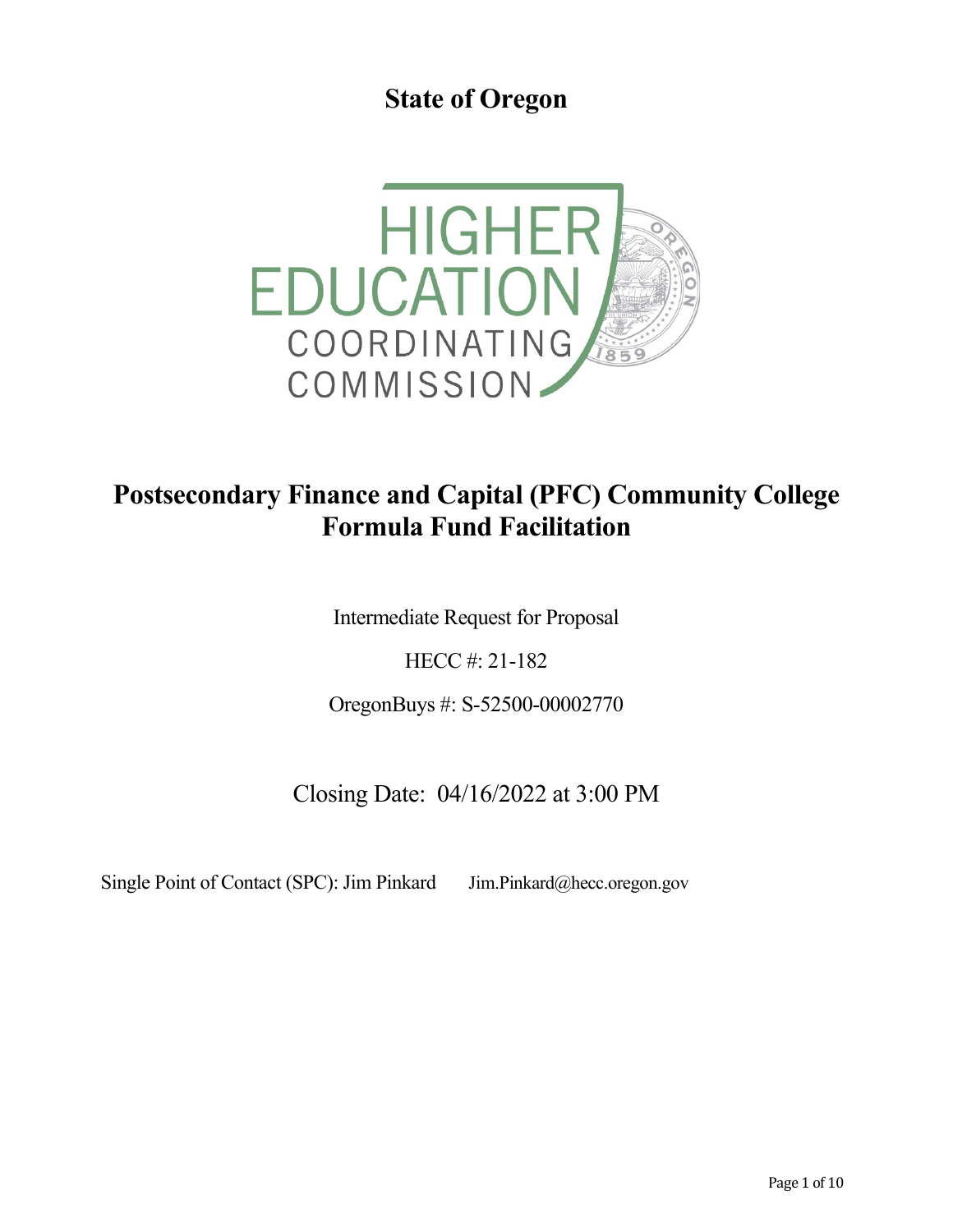## **1. INTRODUCTION**

The State of Oregon, acting by and through the Higher Education Coordinating Commission (HECC), is issuing this intermediate Request for Proposals (RFP) for a meeting facilitator specialized expertise, as described in this RFP.

HECC anticipates the award of one Contract from this RFP. The initial term of the Contract is anticipated to expire approximately February 28, 2023. HECC reserves the right to extend the contract up to one year and to award more than one Contract if it is HECC's best interest. HECC reserves the right to amend the resulting Contract for related services and time as HECC determines necessary.

HECC is conducting this intermediate procurement under the authority of OAR 125-246-  $0170(2)(c)(C)$ .

HECC will fund the resulting contract with state general funds.

#### **2. BACKGROUND**

Pursuant to Oregon Revised Statutes (ORS) 350.075 (3)(f), HECC is charged with the responsibility to adopt rules governing the distribution of appropriations from the Oregon Legislative Assembly to community colleges and public universities. These rules must be based on allocation formulas developed in consultation with the state's community colleges and public universities, as appropriate. The administrative rules associated with the college funding formula are included in Oregon Administrative Rules, Chapter 589, Division 2.

ORS 341.626 states the rules adopted by the HECC shall provide:

- No state aid for hobby and recreation classes.
- Procedures for proper and accurate record keeping.
- Procedures that will ensure reasonable year-to-year stability in the delivery of appropriated moneys to the colleges.
- Procedures to ensure that the full state appropriation is distributed to the colleges.

In general, a funding formula is an expression of that which the state values. Ultimately, the formula should support the state's higher education goals by supporting institutions for activity that aligns with state goals. A formula should be dynamic enough to respond to changing circumstances but stable enough to allow institutions a reasonable expectation of future distributions. To achieve this balance, formulas are periodically reviewed for their alignment with the state's goals and to identify unintended consequences.

The community college funding distribution model (Community College Support Formula (CCSF) has remained largely unchanged for the past decade. It provides each college with an operational base funding amount plus enrollment funding determined by the number of reimbursable, full-time student equivalents (FTE). This occurs after funding is taken off the top to serve four set-aside programs including corrections, contracts out of district, distance learning, and the strategic fund.

The CCSF's intent is to focus on access, equity, and stability. Equal public resource support per FTE, regardless of institution and exclusive of base funding, is provided. Stability is achieved by using a three-year weighted average of FTEs and a base payment. In 2010, the State Board of Education (which was responsible for the formula prior to HECC) added a growth management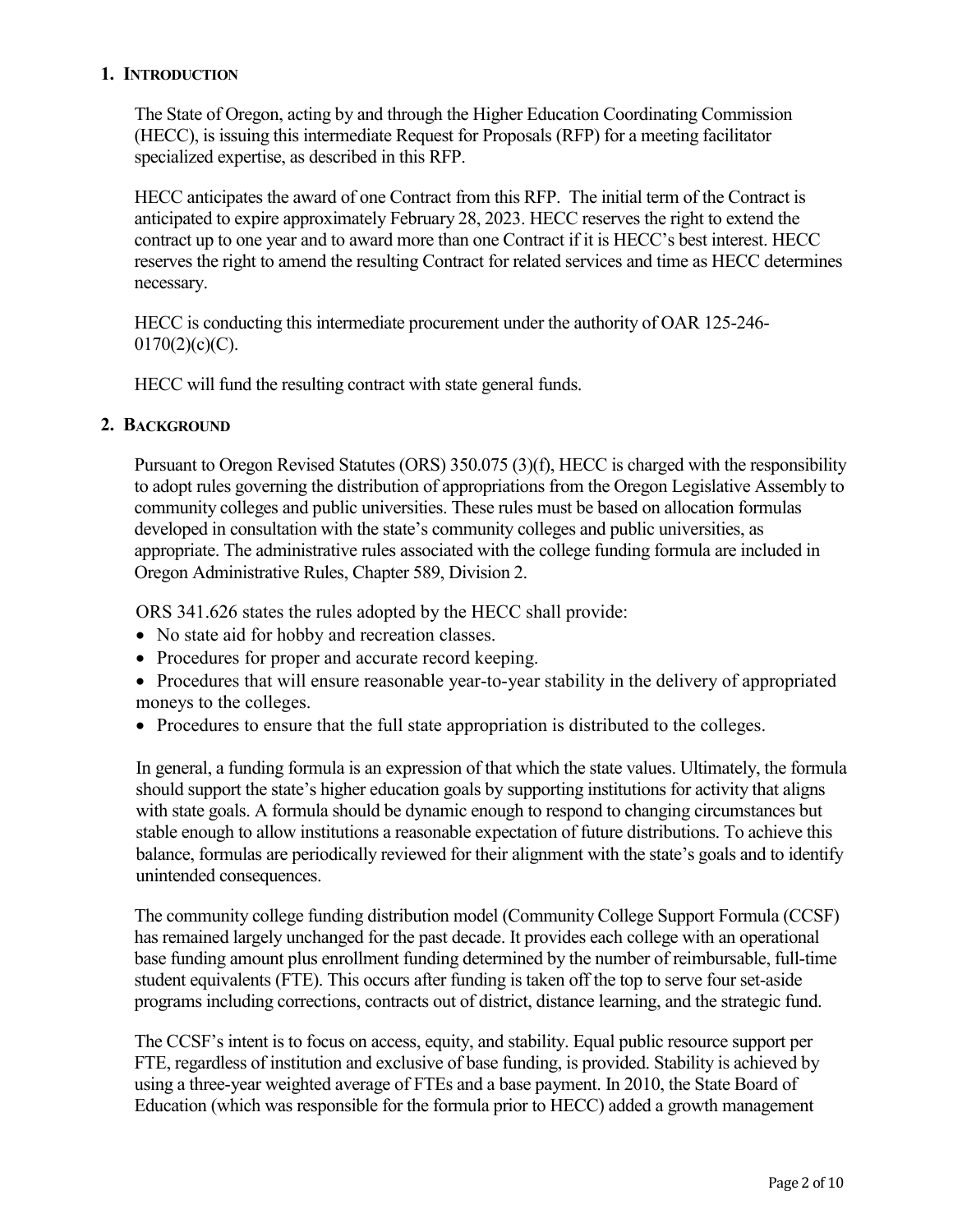component to protect against an erosion of funding per FTE among the colleges. The current formula does not consider student demographics, program costs, or efficiency.

Recently, some commissioners and other interested parties have expressed an interest in reviewing the formula. This may be due to a number of factors, including recent changes to the public university funding model, changes to the way many colleges are delivering developmental education, and an increased desire to ensure the formula supports institutions in achieving that which all interested parties want to accomplish.

Therefore, an effort is being made to gather interested parties' input via a workgroup comprised of stakeholder representatives. The workgroup will be tasked with considering specific elements of the existing formula. It will be asked to consider if there are changes, improvements, or technical corrections that can be implemented to improve the formula in the pursuit of the state's strategic priorities.

The HECC has identified the following principles to guide its review and examination of the community college funding formula.

- The full participation of institution and other key stakeholders in the review process is vital to achieving sound, equitable, student-focused policy.
- The CCSF Formula should distribute state funding in support of student access and completion, the state's higher education goals, and the HECC's Strategic Roadmap.
- Recommendations should be informed by clearly defined and currently available data.
- The CCSF Formula should apply objectively to all institutions with an emphasis on underrepresented populations.

The formula workgroup process will be conducted in two phases. The first phase, lasting from March 2022 through approximately June 2022, will focus on the HECC's agency budget request and how any new investments in the community colleges might be handled. Whether those investments would flow through the formula or outside the formula and what those investments would focus on producing or serving. The second phase, lasting from June 2022 through approximately January 2023, will focus on the formula itself including the broad, underlying structure of the formula and its components.

### **3. SCOPE OF WORK**

The successful proposer will guide the workgroup's deliberations through the formula review process. The overall goal is to locate a consultant to facilitate the second phase of the review process ultimately leading to a set of recommendations the workgroup can endorse. Successful proposals will include identifying methods and strategies to:

- Engage workgroup members and facilitate meetings related to the review of the underlying, broader structure of the community college funding formula;
- Identify and promote workgroup consensus around potential technical improvements or policy changes; and,
- Summarize discussions and potential workgroup recommendations to support the drafting of a report authored by the workgroup that reflects consensus achieved.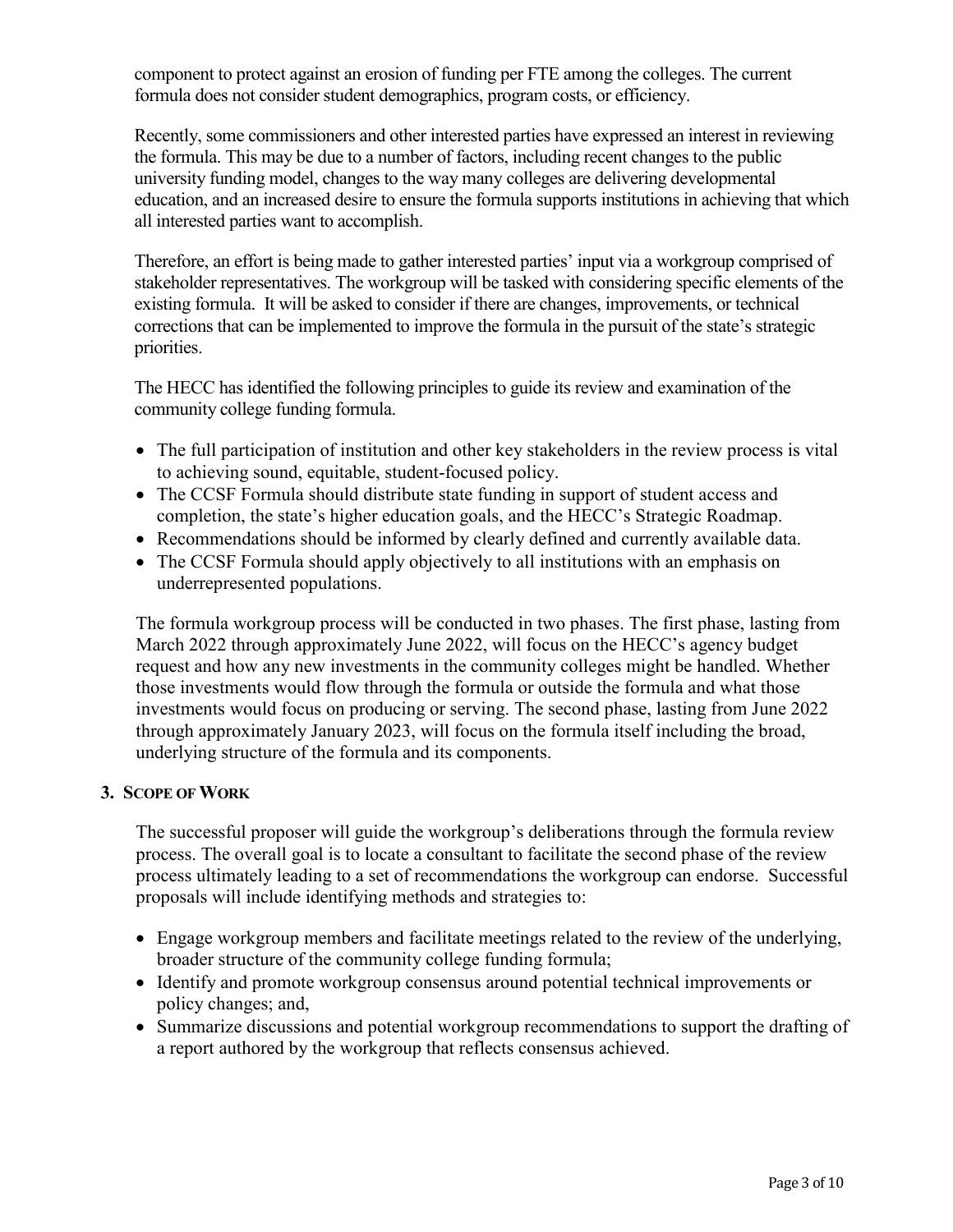#### **4. PROPOSED STATEMENT OF WORK**

The following is a description of HECC's need.

#### **A. PROJECT DESCRIPTION**

#### **i. Meeting Facilitation and Workgroup Engagement**

The successful proposer will facilitate multiple meetings by a workgroup established by HECC. The successful proposer will facilitate the discussions to identify and promote workgroup consensus around potential technical improvements or policy changes as appropriate. Throughout the process, the successful proposer will need to identify and promote consensus. The desired outcome of the process is a set of recommendations the workgroup can support, even if the workgroup proposes no changes to the existing formula.

The following inquiry areas have been identified for consideration through the process:

- What are successful and equitable outcomes for community college students? What data is collected to measure progress toward achieving those outcomes? How does the formula currently support successful student outcomes?
- What more can the formula do to promote and support equitable outcomes for traditionally underserved populations?
- Are there ways the CCSF could support student success outcomes while recognizing the wide range of services colleges provide, especially for traditionally underserved populations?
- How might potential changes in the formula be funded or implemented to meet the identified outcomes?
- Should the CCSF continue to fund developmental education? Or should funding be allocated to support successful evidence-based models?
- What role if any, should certificate and degree pathways play in relation to the CCSF formula? Should there be different funding elements related to programs within the formula?
- What role if any, should transfer of students play in the CCSF formula?
- What role do the current elements play in the CCSF formula and should the current elements of the funding formula remain in place? Should any be adjusted?
- Other topics/outcomes that the workgroup or HECC identifies.

#### **ii. Documenting discussions and consensus achieved**

Following the conclusion of each workgroup session, the successful proposer will prepare a summary of the major discussion topics, competing ideas/concepts suggested, proposals made during group discussion, decisions reached, information requested, and consensus achieved to support the drafting of a report authored by the workgroup that reflects a set of potential recommendations the entire workgroup can endorse.

### **B. Meeting Details and Deliverables Schedule**

**i. Meeting Facilitation and Reports**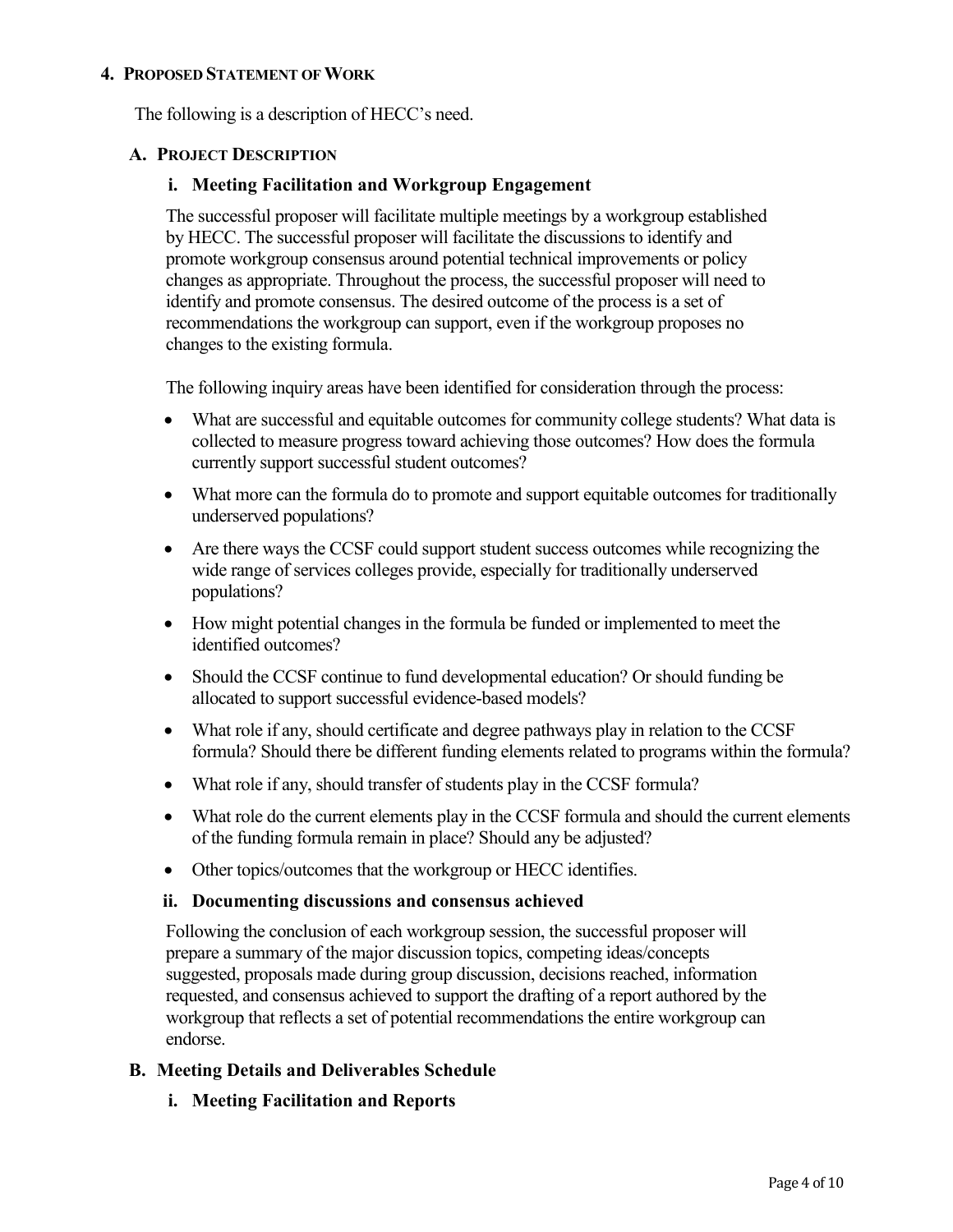Facilitate up to eight meetings that are tentatively scheduled as listed below to review the existing CCSF and develop related recommendations for technical improvements or policy changes. These meetings will include the twenty-five appointed workgroup members, invited guests, and HECC staff. Meetings will likely be held via videoconference (Microsoft TEAMS) but may also be hybrid with some participants meeting in-person at 3225 25th Ave, Salem, Oregon. HECC will determine in its sole discretion if the successful proposer should attend virtually or in-person.

The tentative meeting times already scheduled include the following (noted in Pacific Time):

| April 22      | $9:00$ am $-12:00$ pm                |
|---------------|--------------------------------------|
| May 16        | $12:00 \text{ pm} - 3:00 \text{ pm}$ |
| June 2        | $1:00 \text{ pm} - 4:00 \text{ pm}$  |
| July 13       | $12:00 \text{ pm} - 3:00 \text{ pm}$ |
| Sept 14, 2022 | 1:00 pm $-$ 4:00 pm                  |
| Oct 6, 2022   | 1:00 pm $-$ 4:00 pm                  |
| Nov 8, 2022   | 1:00 pm $-$ 4:00 pm                  |
| Dec 15, 2022  | $2:00 \text{ pm} - 5:00 \text{ pm}$  |
| January 2023  | Time to be determined                |
|               |                                      |

# **ii. Deliverables Schedule**

| 1-2 Planning phone calls with PFC<br>Director (up to one-hour each)          | April - August 2022                                     |
|------------------------------------------------------------------------------|---------------------------------------------------------|
| Facilitate up to 8 workgroup meetings                                        | April 2022 - January 2023                               |
| Summary of discussions and<br>consensus after each meeting                   | April 2022 - January 2023                               |
| Monthly status calls—prep for<br>workgroup meetings (up to one-hour<br>each) | As needed by either party, April 2022 –<br>January 2023 |

### **5. PROPOSAL SUBMISSION**

Proposals should be submitted via e-mail to  $\lim P$ *ickard* $@$  hecc.oregon.gov, with a copy to [HECC.Procurement@hecc.oregon.gov](mailto:HECC.Procurement@hecc.oregon.gov) by 3:00 PM Pacific Time on April 16, 2022. The subject line of the e-mail should have HECC #: 21-182 / OregonBuys #: S-52500-00002770.

# **6. PROPOSAL CONTENT REQUIREMENTS**

Proposal must address each of the items listed in this section and all other requirements set forth in this RFP. Proposer shall describe the Services to be performed. A Proposal that merely offers to provide the Services as stated in this RFP will be considered non-Responsive to this RFP and will not be considered further.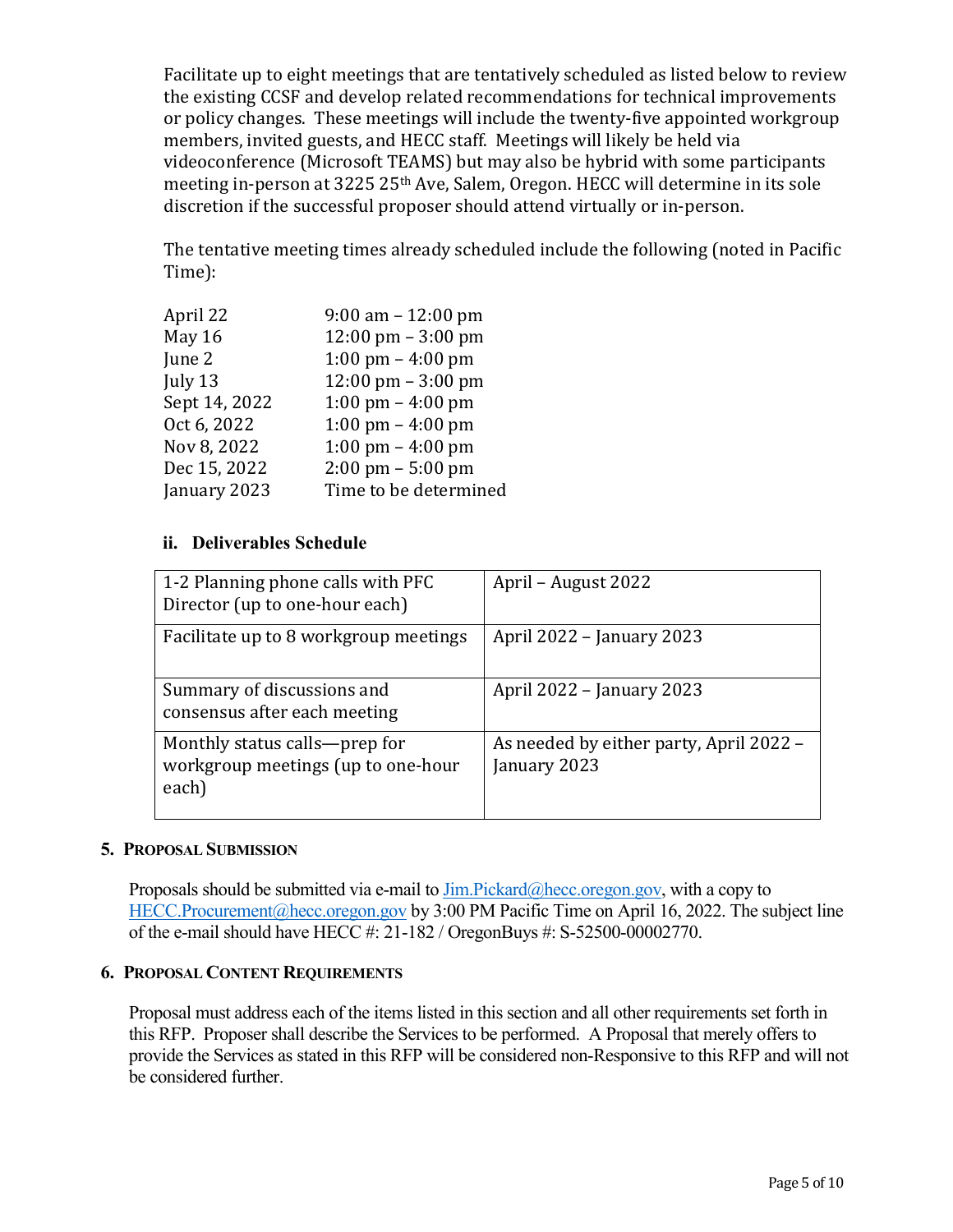## A. **Proposal Certification Sheet**

The Proposer shall complete and submit the Proposer Information and Certification Sheet (Attachment A).

### B. **Introduction to Proposer and Proposer's Relevant Experience**

Describe Proposer. Describe the firm. How long has it been in business? From which locations will the services be performed? How does Proposer support diversity, equity, and inclusion?

The Proposal must contain information that clearly demonstrates that Proposer has a minimum of three years of professional experience within the past five years, successfully providing services that are comparable to those described in this RFP. The Proposal must contain a detailed narrative describing two previous projects similar to the Project described in this RFP that were completed within the last three years and for which the Key Persons described in Section 6.D. below provided the services.

Proposals must contain a discussion that describes the experience Proposer has working with a government entity.

Proposals should contain a discussion on Proposer's ability to successfully complete the Project on time and within budget.

### C. **Proposer's Implementation Plan**

The Proposer shall describe how they intend to do the work. The description should include:

- Proposer's knowledge and understanding of the Project.
- The approach that Proposer will take in performing the work described in this RFP including how it intends to engage workgroup members in general. This description must confirm it can meet HECC's timeline and schedule.
- How Proposer plans to help achieve HECC's charge of furthering diversity, equity, and inclusion through this Project.

## D. **Key Person Experience and Resumes**

The Proposer should include the resumes of all key staff to perform the Services.

### E. **Cost Proposal**

For each activity described in the Statement of Work, the cost proposal must include identifiable costs, time estimates for completing each activity, and a summary of all proposed costs pertaining to each deliverable listed in accordance with the itemized activity. HECC prefers a fixed fee cost proposal rather than a variable hours rate proposal. If HECC elects for the successful proposer to attend one or all meetings described in Section 4 in-person, the successful proposer will be compensated separately for travel expenses to the extent allow under Oregon's per diem rates.

### F. **References**

Proposer should include three references from recent similar projects, including:

• Client name, telephone number, and address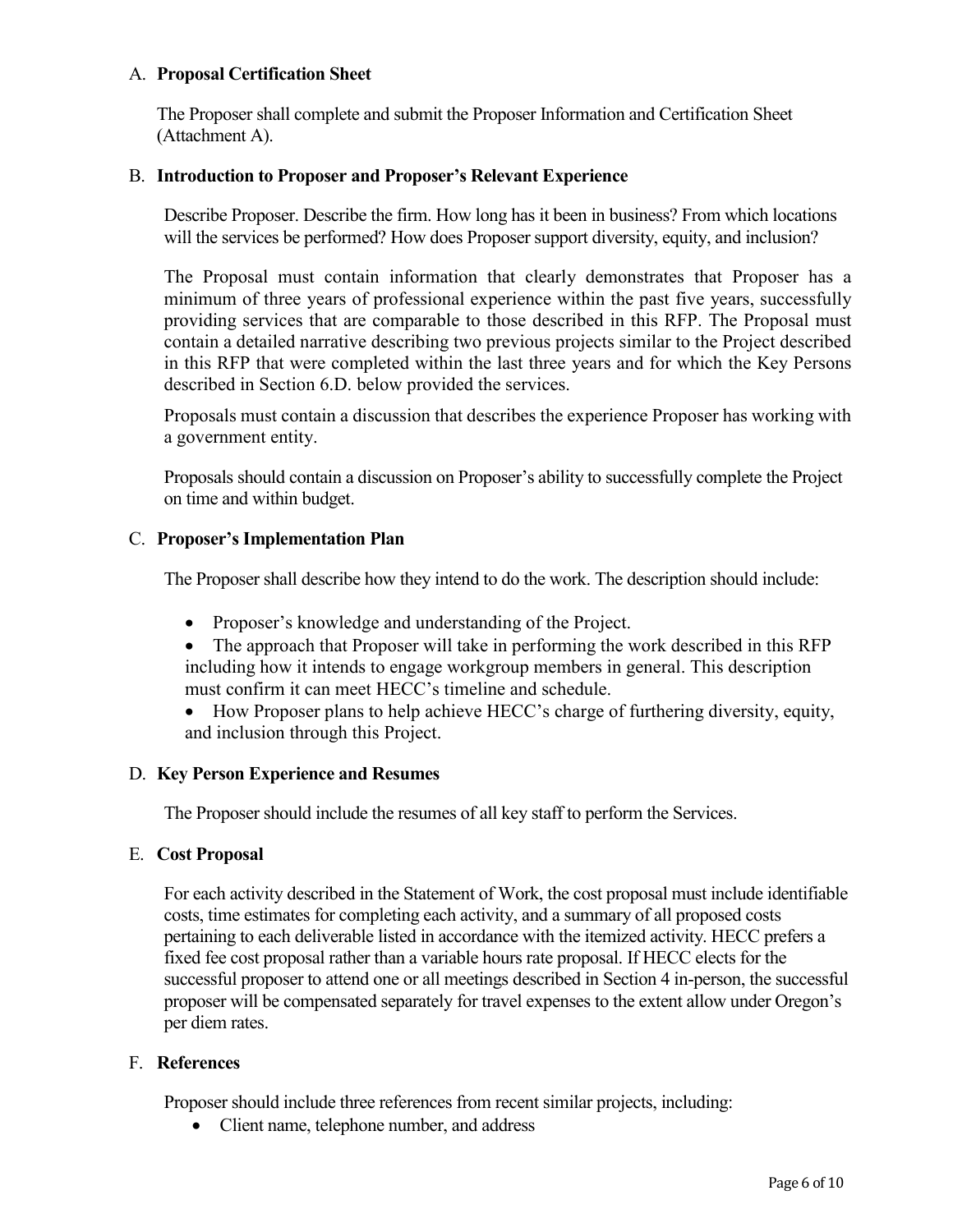- Name of the Project Manager, their telephone number and email address
- Description of the services provided including dates
- Proposer's staff that were assigned to the projects for these references, including their project roles and worked performed

## **7. EVALUATION**

Proposals will be evaluated on the responses to Section 6. B-E.

### **8. SUCCESSFUL PROPOSER REQUIREMENTS**

### A. **Insurance**

Prior to execution of the Contract, the apparent successful Proposer shall secure and demonstrate to HECC proof of commercial general liability insurance coverage in the amounts of \$1,000,000 per occurrence and \$2,000,000 aggregate, unless otherwise negotiated. Policies can usually be obtained for short-term durations for relatively low cost—please consult an insurance broker if you do not already carry the above-described insurance.

### B. **Taxpayer Identification Number**

The apparent successful Proposer shall provide its Taxpayer Identification Number on a completed W-9 form (which can be found here: [https://www.irs.gov/pub/irs-pdf/fw9.pdf\)](https://www.irs.gov/pub/irs-pdf/fw9.pdf). The apparent successful Proposer must provide its backup withholding status on the W-9 form if either of the following applies:

- When requested by HECC (normally in an intent to award notice), or
- When the backup withholding status or any other information of Proposer has changed since the last submitted W-9 form, if any.

HECC will not make any payment until HECC has a properly completed W-9.

### C. **Business Registry**

If selected for award, Proposer shall be duly authorized by the State of Oregon to transact business in the State of Oregon before executing the Contract. The selected Proposer shall submit a current Oregon Secretary of State Business Registry number, or an explanation if not applicable.

All Corporations and other business entities (domestic and foreign) must have a Registered Agent in Oregon. See requirements and exceptions regarding Registered Agents. For more information, see Oregon Business Guide, How to Start a Business in Oregon and Laws and Rules. The titles in this subsection are available at the following Internet site: [http://www.filinginoregon.com/index.htm.](http://www.filinginoregon.com/index.htm)

### **9. ADDITIONAL INFORMATION**

### A. **Governing Laws**

This RFP is governed by the laws of the State of Oregon. Venue for any administrative or judicial action relating to this RFP, evaluation and award is the Circuit Court of Marion County for the State of Oregon; provided, however, if a proceeding must be brought in a federal forum, then it must be brought and conducted solely and exclusively within the United States District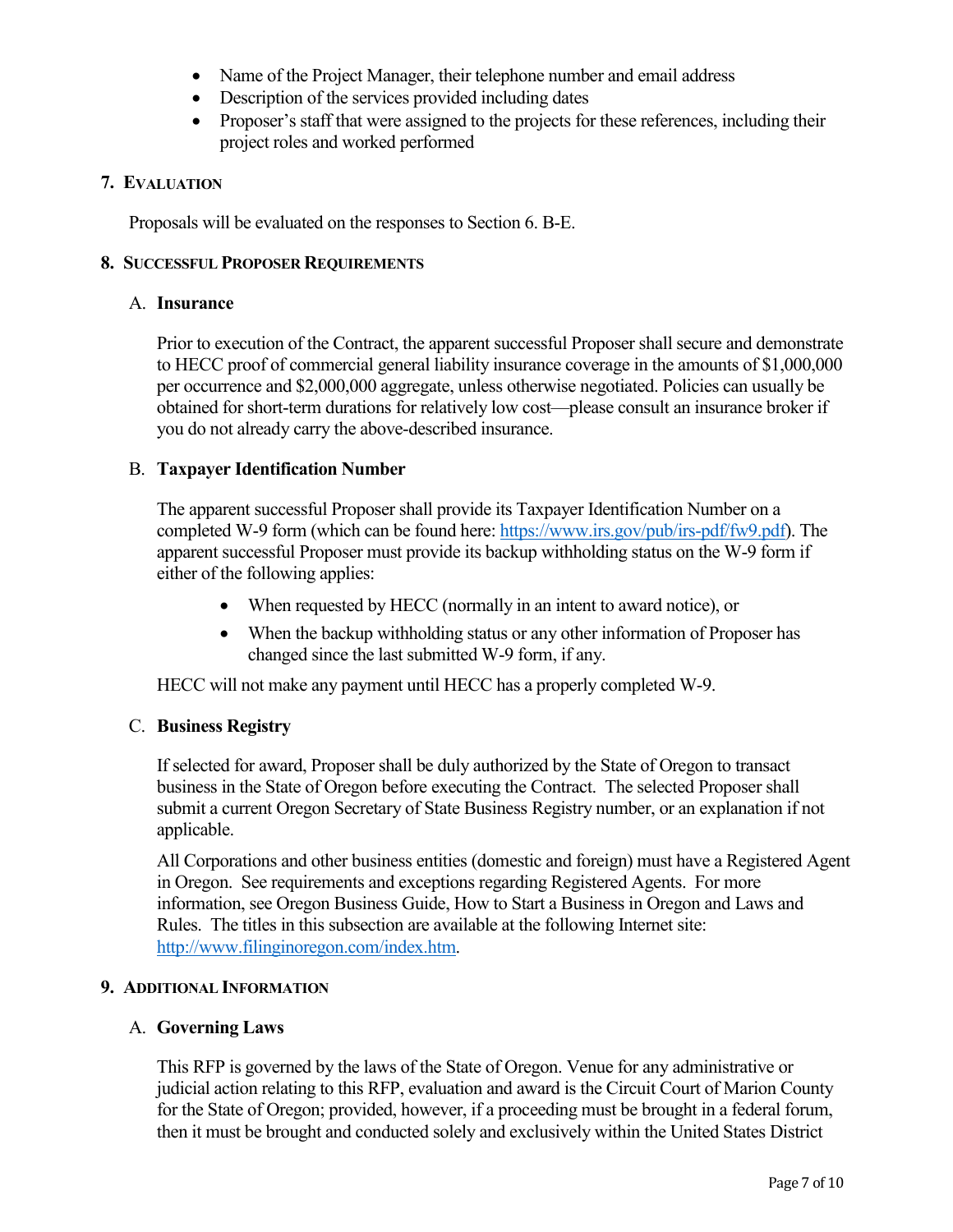Court for the District of Oregon. In no event shall this Section be construed as a waiver by the State of Oregon of any form of defense or immunity, whether sovereign immunity, governmental immunity, immunity based on the Eleventh Amendment to the Constitution of the United States or otherwise, to or from any Claim or from the jurisdiction of any court.

## B. **Ownership**

All Proposals submitted in response to this RFP become the Property of HECC. By submitting a Proposal in response to this RFP, Proposer grants the State a non-exclusive, perpetual, irrevocable, royalty-free, fully paid-up, worldwide license for the rights to copy, distribute, display, prepare derivative works of and transmit the Proposal solely for the purpose of evaluating the Proposal, negotiating an Agreement, if awarded to Proposer, or as otherwise needed to administer the RFP process, and to fulfill obligations under Oregon Public Records Law (ORS 192.311 through 192.478). Proposals, including supporting materials, will not be returned to Proposer unless the Proposal is submitted late.

## C. **Cost of Submitting Material**

Proposer shall pay all the costs in submitting its Proposal, including, but not limited to, the costs to prepare and submit the Proposal, costs of samples and other supporting materials, or costs to participate in demonstrations.

### D. **Statewide E-waste**

If applicable, Proposer shall include information in its Proposal that demonstrates compliance with the Statewide E-Waste/Recovery Procedure 107-011-050 PR. Download the procedure by visitin[g www.oregon.gov/DAS,](http://www.oregon.gov/DAS) then enter the procedure number into the search bar, and find the procedure in the search results window.

### E. **Recyclable Products**

Proposer shall use recyclable products to the maximum extent economically feasible in the performance of the Services or Work set forth in this document and the subsequent Contract. (ORS 279B.025)

### F. **Printing , Binding Work**

Except as provided in ORS 282.210(2), all printing, binding and stationery work, including the manufacture of motor vehicle registration plates and plates required to be affixed to motor carriers, for the State or any county, city, town, port district, school district, or other political subdivision, must be performed within the State of Oregon.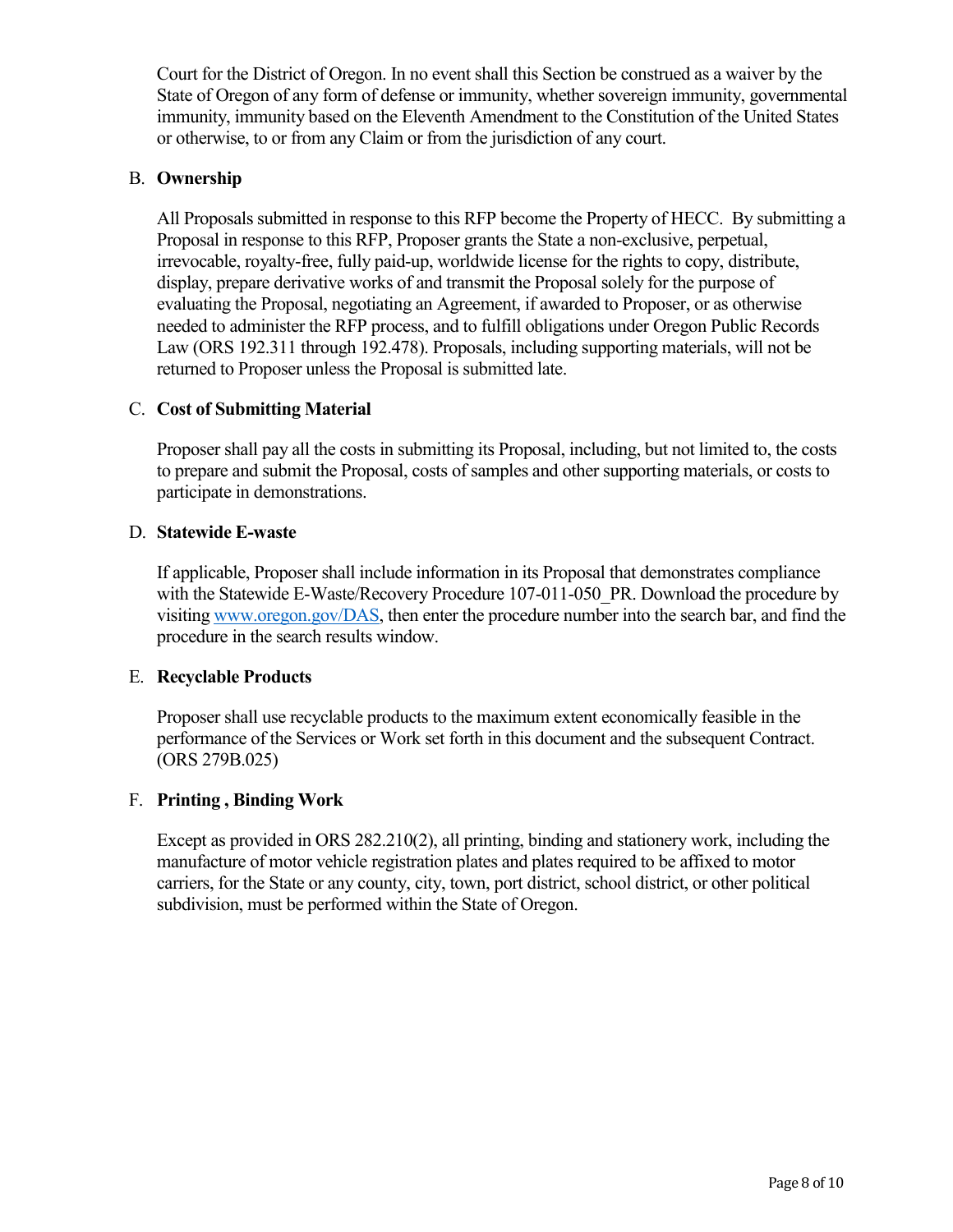# **ATTACHMENT A — PROPOSAL CERTIFICATION SHEET**

| <b>Legal Name of Proposer:</b>                                                           |                 |               |
|------------------------------------------------------------------------------------------|-----------------|---------------|
|                                                                                          | City, State,    |               |
| <b>Address:</b>                                                                          | $\mathbf{Zip:}$ |               |
| <b>State of Incorporation:</b><br><u> 1980 - Jan Samuel Barbara, politik a politik (</u> | Entity Type:    |               |
| <b>Contact Name:</b>                                                                     | Telephone:      | <b>Email:</b> |

**Any individual signing below hereby certifies they are an authorized representative of Proposer and that:**

- **1.** If awarded a Contract, Proposer agrees to perform the scope of work and meet the performance standards set forth in the final negotiated scope of work of the resulting Contract.
- **2.** I have knowledge regarding Proposer's payment of taxes and by signing below I hereby certify that, to the best of my knowledge, Proposer is not in violation of any tax laws of the state or a political subdivision of the state, including, without limitation, ORS 305.620 and ORS chapters 316, 317 and 318.
- **3.** Proposer does not discriminate in its employment practices with regard to race, creed, age, religious affiliation, gender, disability, sexual orientation, national origin. When awarding subcontracts, Proposer does not discriminate against any business certified under ORS 200.055 as a disadvantaged business enterprise, a minority-owned business, a woman-owned business, a business that a service-disabled veteran owns or an emerging small business. If applicable, Proposer has, or will have prior to contract execution, a written policy and practice, that meets the requirements described in ORS 279A.112, of preventing sexual harassment, sexual assault and discrimination against employees who are members of a protected class. HECC may not enter into a contract with an anticipated contract price of \$150,000 or more with a Proposer that does not certify it has such a policy and practice. See <https://www.oregon.gov/DAS/Procurement/Pages/hb3060.aspx> for additional information and sample policy template.
- **4.** Proposer and Proposer's employees, agents, and subcontractors are not included on:
	- **A.** the "Specially Designated Nationals and Blocked Persons" list maintained by the Office of Foreign Assets Control of the United States Department of the Treasury found at: [https://www.treasury.gov/ofac/downloads/sdnlist.pdf.](https://www.treasury.gov/ofac/downloads/sdnlist.pdf), or
	- **B.** the government-wide exclusions lists in the System for Award Management found at: <https://www.sam.gov/SAM>
- **5.** Proposer certifies that, to the best of its knowledge, there exists no actual or potential conflict between the business or economic interests of Proposer, its employees, or its agents, on the one hand, and the business or economic interests of the State, on the other hand, arising out of, or relating in any way to, the subject matter of the RFP. If any changes occur with respect to Proposer's status regarding conflict of interest, Proposer shall promptly notify the State in writing.
- **6.** Proposer certifies that all contents of the Proposal (including any other forms or documentation, if required under this RFP) and this Proposal Certification Sheet are truthful and accurate and have been prepared independently from all other Proposers, and without collusion, fraud, or other dishonesty.
- **7.** Proposer understands that any statement or representation it makes, in response to this RFP, if determined to be false or fraudulent, a misrepresentation, or inaccurate because of the omission of